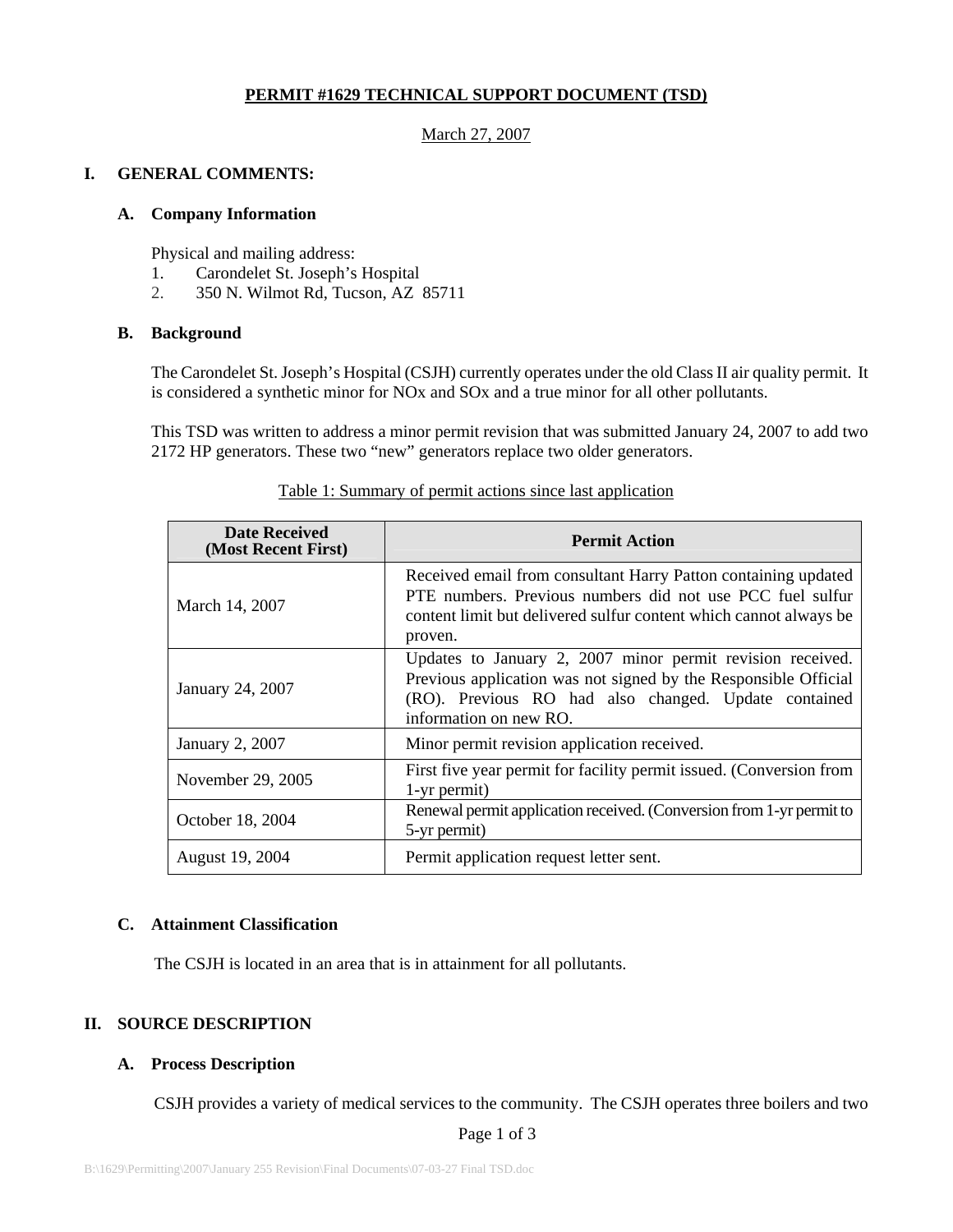emergency generators in support of its operations.

The boilers have been manufactured to fire either natural gas or distillate fuel oil. The source has reported that the primary fuel for the boilers is natural gas and that they do not envisage the use of distillate fuel oil unless, it becomes financially practicable to use as opposed to natural gas. The boilers are fired continuously for more than 8 hours. The emergency generators are fired exclusively with diesel fuel.

#### **B. Air Pollution Control Equipment**

No air pollution control equipment is proposed in this minor permit revision.

## **III. REGULATORY HISTORY**

CSJH is currently in compliance with all Pima County Code requirements.

## **IV. EMISSIONS ESTIMATES**

Emission estimates for the CSJH were derived using emission factors from AP-42 tables. AP-42 tables 3.4-1 thru 3.4-4 (Large Stationary Diesel and All Stationary Dual Fuel Engines) were used for emergency generator emission factors. Since there were no changes to the boilers, the previous calculations for the renewals were not changed but were simply carried over.

The emergency generators are fired exclusively with diesel fuel and are sufficiently large that uncontrolled emissions from the generators combined with the boilers (when fired by natural gas or diesel fuel) would result in the CSJH facility being a major source of nitrogen oxides and sulfur oxides. The uncontrolled emissions from the facility when the boilers are firing fuel oil would increase the source wide potential to emit emissions resulting in CSJH becoming a major source for NOx and SOx. Consequently, this permit limits each of the emergency generators to no more than 500 hours per year of operation and the boilers (when fired by fuel oil) limited to 5580 hours per year each.

The following tables outline the CSJH's total potential to emit uncontrolled (8760 hr/yr) and controlled (500 hr/yr limitation on generators and 5580 hr/yr limitation on the boilers combined when fired by distillate fuel oil).

| Potential to Emit (Tons per Year)<br>Diesel Fired Generators and Natural Gas Fired Boilers |        |       |       |        |           |      |  |  |  |
|--------------------------------------------------------------------------------------------|--------|-------|-------|--------|-----------|------|--|--|--|
|                                                                                            | NOx    | CO    | VOC   | SOX    | $PM_{10}$ | HAPs |  |  |  |
| Uncontrolled <sup>*</sup>                                                                  | 320.26 | 27.12 | 12.11 | 138.79 | 2.72      | 3.11 |  |  |  |
| Controlled**                                                                               | 31.79  | 12.90 | 1.43  | 8.00   | 1.18      | 0.43 |  |  |  |

The PTE has been calculated for the boilers fired by natural gas and distillate fuel oil.

| Potential to Emit (Tons per Year)<br>Diesel Fired Generators and # Distillate Fuel Oil Fired Boilers |        |       |       |        |           |      |  |  |
|------------------------------------------------------------------------------------------------------|--------|-------|-------|--------|-----------|------|--|--|
|                                                                                                      | NOx    | CC    | VOC   | SOX    | $PM_{10}$ | HAPs |  |  |
| Uncontrolled <sup>*</sup>                                                                            | 326.78 | 20.30 | 11.68 | 271.93 | 5.07      | 2.88 |  |  |
| Controlled***                                                                                        | 30.74  | 4.18  | 0.87  | 92.78  | 2.28      | 0.19 |  |  |